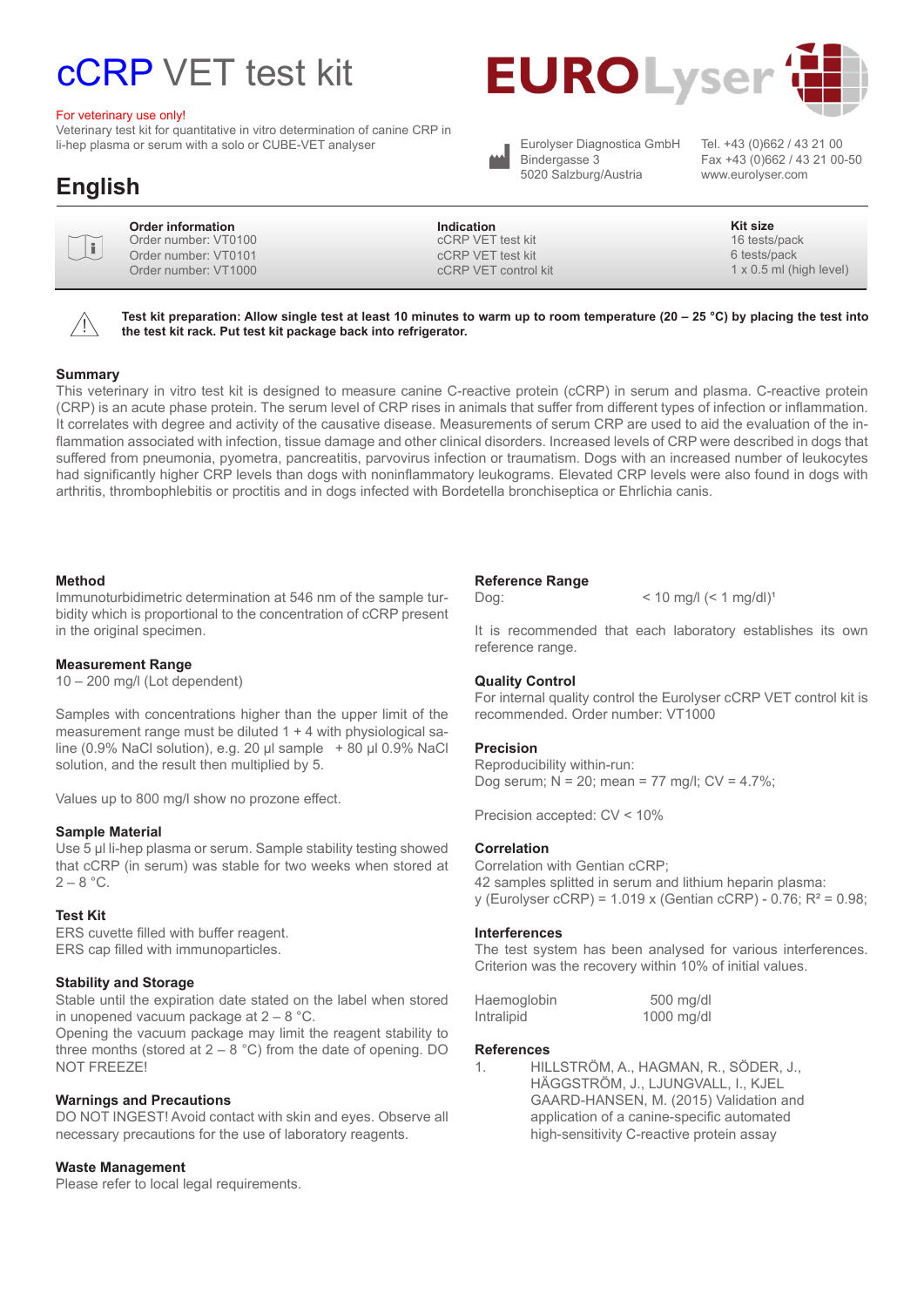# cCRP VET Testkit

#### Nur für den Veterinärgebrauch!

Veterinär-Testkit für die quantitative In-vitro Bestimmung von cCRP in Li-Hep Plasma oder Serum am solo oder CUBE-VET Analyser.





Eurolyser Diagnostica GmbH Bindergasse 3 5020 Salzburg/Austria

Tel. +43 (0)662 / 43 21 00 Fax +43 (0)662 / 43 21 00-50 www.eurolyser.com

### **Deutsch**

|   | ĩ. |   |
|---|----|---|
|   |    |   |
| └ |    | ر |
|   |    |   |

Bestellnummer: VT0100 Bestellnummer: VT0101 Bestellnummer: VT1000

**Bestellinformation Bezeichnung Packungsgröße** cCRP VET test kit cCRP VET test kit cCRP VET control kit

16 Tests/Packung

6 Tests/Packung  $1 \times 0.5$  ml (high level)



**Vorbereitung des Testkits: Der Einzeltest muss min. 10 Minuten auf Raumtemperatur (20 – 25 °C) aufgewärmt werden. Geben Sie dazu den Test aus der Packung und setzen Sie ihn in das Testkit-Rack. Geben Sie die Testpackung zurück in den Kühlschrank.**

#### **Zusammenfassung**

Dieses veterinäre In-vitro-Testkit wurde entworfen, um das canine C-reaktive Protein (cCRP) sowohl in Serum, als auch in Plasma zu messen. CRP ist ein Akute-Phase-Protein. Der CRP-Wert des Serums steigt bei Hunden, die an unterschiedlichen Formen von Infektionen oder Entzündungen leiden. Der Wert korreliert mit dem Ausmaß und der Aktivität der kausativen Erkrankung. Messungen des CRP-Werts werden verwendet, um die Evaluierung der Entzündung in Zusammenhang mit einer Infektion, einer Gewebeschädigung oder einer anderen klinischen Störung zu unterstützen. Erhöhte CRP-Werte treten bei Hunden auf, die an Pneumonie, Endometritis, Pankreatitis, einer Parvovirusinfektion oder einem Trauma leiden. Hunde mit einer erhöhten Anzahl an Leukozyten wiesen signifikant höhere CRP-Werte auf, als Hunde mit nicht-entzündlichen Leukogrammen. Erhöhte CRP-Werte wurden zudem bei Hunden mit Arthritis, Thrombophlebitis oder Proktitis, oder aber bei Infektion mit Bordetella bronchiseptica oder Ehrlichia canis beobachtet.

#### **Methode**

Immunturbidimetrische Prüfung der Trübung bei 546 nm, proportional zur Konzentration des cCRP in der untersuchten Probe.

#### **Messbereich**

10 – 200 mg/l (Lot abhängig)

Proben mit höheren Konzentrationen als das obere Limit des Messbereichs müssen 1 + 4 mit physiologischer Kochsalzlösung (0,9% NaCl-Lösung) verdünnt, z.B. 20 µl Probe + 80 µl 0,9% NaCl-Lösung, und das Ergebnis anschließend mit dem Faktor 5 multipliziert werden.

Werte bis 800 mg/l zeigen keinen Prozonen-Effekt.

#### **Probenmaterial**

5 µl Li-Hep Plasma oder Serum. Ein Test der Haltbarkeit zeigte, dass cCRP in Serum, wenn gelagert bei 2 – 8 °C, für zwei Wochen stabil war.

#### **Testkit**

ERS Küvette befüllt mit Puffer-Reagenz. ERS Kappe befüllt mit Immunopartikel.

#### **Stabilität und Lagerung**

Stabil bis zum aufgedruckten Haltbarkeitsdatum, wenn in ungeöffneter Vakuumpackung bei 2 – 8 °C gelagert. Die Stabilität kann mit dem Öffnen der Vakuumpackung auf drei Monate ab Öffnungsdatum (bei 2 – 8 °C gelagert) limitiert werden. NICHT EINFRIEREN!

#### **Warnungen und Vorsichtsmaßnahmen**

NICHT VERSCHLUCKEN! Kontakt mit Haut und Augen vermeiden. Beachten Sie die notwendigen Vorsichtsmaßnahmen für den Umgang mit Laborreagenzien.

#### **Entsorgung**

Bitte beachten Sie immer die lokalen gesetzlichen Vorschriften.

#### **Referenzbereich**

Hund:  $<$  10 mg/l  $(<$  1 mg/dl $>)$ <sup>1</sup>

Es wird empfohlen, dass jedes Labor seinen eigenen Referenzbereich definiert.

#### **Kontrollmaterial**

Zur internen Qualitätskontrolle sollte das Eurolyser cCRP VET control kit verwendet werden. Bestellnummer: VT1000

#### **Präzision**

Reproduzierbarkeit "within-run": Hunde Serum; N = 20; mean = 77 mg/l; CV = 4,7%;

Akzeptierte Präzision: CV < 10%

#### **Korrelation**

Korrelation mit Gentian cCRP; 42 Proben verteilt auf Serum und Li-Hep-Plasma: y (Eurolyser cCRP) = 1,019 x (Gentian cCRP) - 0,76; R² = 0,98;

#### **Interferenzen**

Das Testsystem wurde auf verschiedene Störsubstanzen analysiert. Ein akzeptables Ergebnis wurde definiert als Abweichung kleiner als 10% des Ausgangswertes.

| Hämoglobin | 500 mg/dl    |
|------------|--------------|
| Intralipid | $1000$ mg/dl |

#### **Referenzen**

1. HILLSTRÖM, A., HAGMAN, R., SÖDER, J., HÄGGSTRÖM, J., LJUNGVALL, I., KJEL GAARD-HANSEN, M. (2015) Validation and application of a canine-specific automated high-sensitivity C-reactive protein assay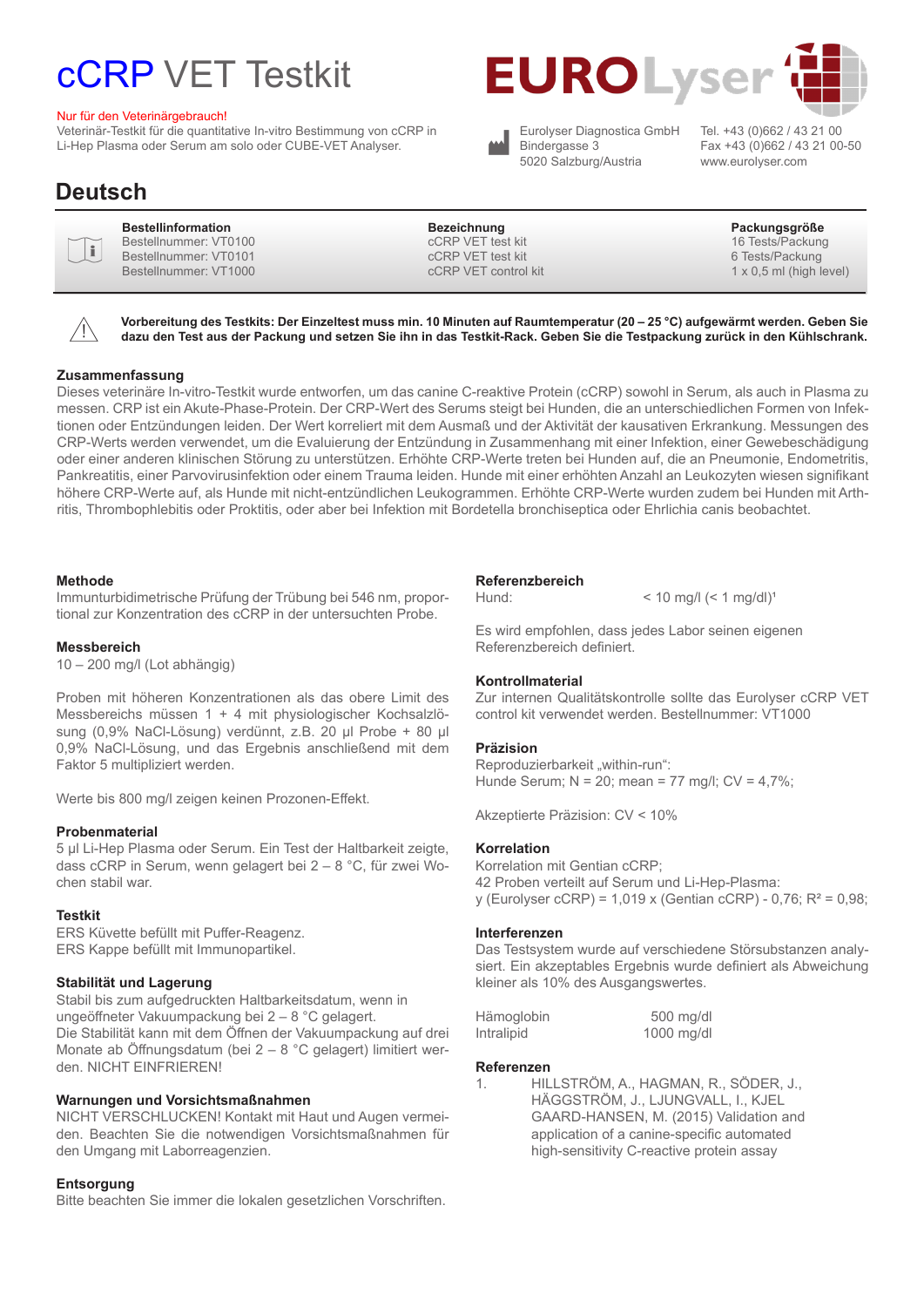# Durchführung eines **cCRP** VET tests Processing of a **cCRP** VET test



**2.**